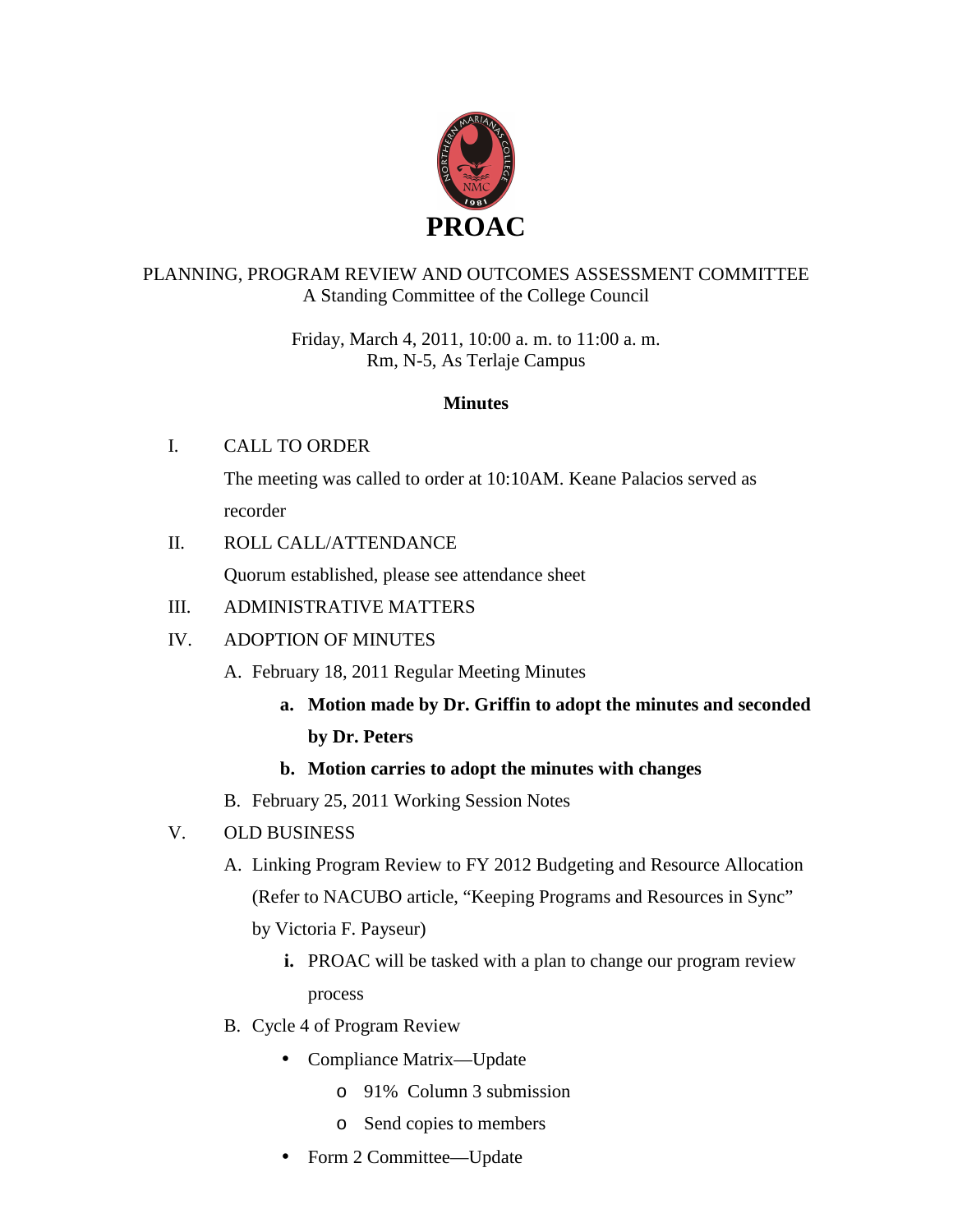- o Keep in mind that the article was focused on administrative services
- o Various ways on how to table the data
- o Touch on mapping
- o Need to come up with a deadline. The deadline for the draft is June  $30<sup>th</sup>$
- $\circ$  April 30<sup>th</sup>- deadline for draft of APS Form 2
- Adding programs/bodies/offices back on to the Form 1 compliance matrix
	- o Force committees to come up with outcomes or goals and pursue them
	- o Leo: without the assessment piece for committees we might fall back and not have ongoing meetings
	- o Send out message to Deans and governance bodies about this
- Recommendations from 2010 Composite Report
	- o Tabled

#### VI. NEW BUSINESS

- A. Recommendations from the Governance Review Task Force
	- a. 4 recommendations
		- i.  $1<sup>st</sup>$ : encourage students to participate more in shared governance
		- ii.  $2<sup>nd</sup>$ : President taken off governance bodies' membership
		- iii. 3<sup>rd</sup>: Redesign College Council
		- iv.  $4<sup>th</sup>$ : President to initiate planning and route it through the governance bodies
		- **v. Motion to approve by Dr. Griffin and seconded by Dr. Peters**
		- vi. Lack of timing: need to update the PROA SP & Ops Plan
		- vii. Leo: what are the components of planning?
			- 1. Dr. Griffin: we need to answer who, what, when, where, how, and to what extent?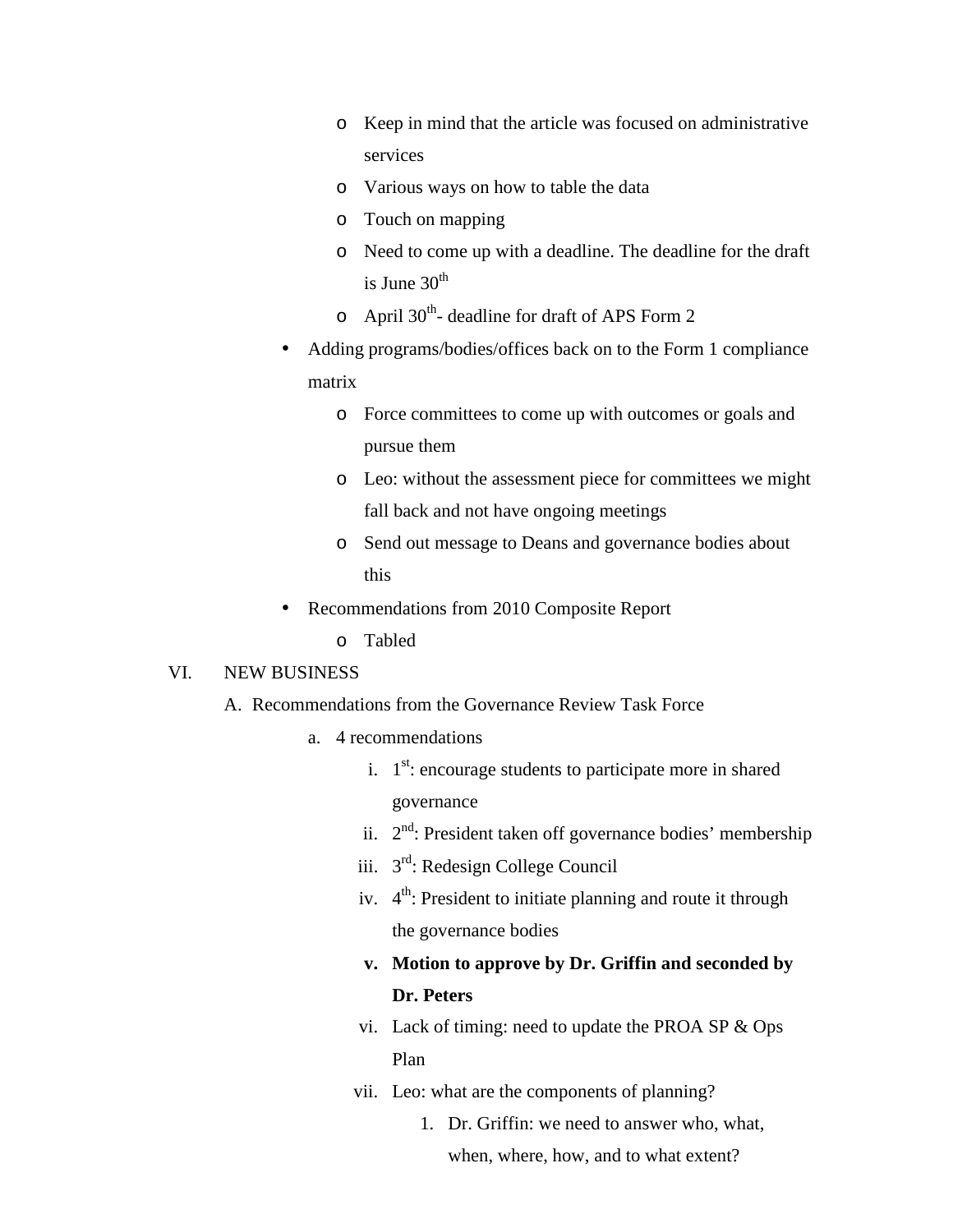viii. Galvin: planning was program driven, we need to have it thrown up and be leadership driven

### **ix. Motion Carries**

#### VII. OTHER MATTERS

- a. Mission: Joe Peters
	- i. Endorse the College mission
	- ii. Most of the program missions have been updated
	- iii. Tabled to next meeting to be the first item on the agenda

## *VIII. What impact did today's dialogue and/or work have on student learning?*

IX. ADJOURNMENT

Meeting was adjourned at 11:00AM

### **PROAC**

### **Regular Meeting/Work Session**

| Date: 03/04/11 |           | Day: Friday |  | Time: 10:00AM to 11:00AM |
|----------------|-----------|-------------|--|--------------------------|
|                | Place: N5 |             |  |                          |

### **ATTENDANCE SHEET**

|     | <b>NAME</b>                         | <b>TITLE</b>                             | <b>SIGN/INITIAL</b> |
|-----|-------------------------------------|------------------------------------------|---------------------|
| 1.  | <b>Galvin Guerrero</b>              | Director of Institutional Effectiveness  | <b>PRESENT</b>      |
|     |                                     | (PROAC Chair)                            |                     |
| 2.  | <b>Antonio Tiples</b>               | Student (Appointed by                    |                     |
|     |                                     | <b>ASNMC</b> )/ASNMC Vice President      |                     |
| 3.  | <b>Lorraine Cabrera</b>             | <b>Interim NMC President</b>             |                     |
|     |                                     |                                          |                     |
| 4.  | <b>Barbara Merfalen</b> (Joe Peters | Dean of Academic Programs and            | <b>PRESENT</b>      |
|     | served as a proxy)                  | <b>Services</b>                          |                     |
| 5.  | <b>Leo Pangelinan</b>               | Dean, Student Services                   | <b>PRESENT</b>      |
|     |                                     |                                          |                     |
| 6.  | Dave Attao                          | Acting Dean, Community Programs and      |                     |
|     |                                     | <b>Services</b>                          |                     |
| 7.  | Dawn Chrystal Revilla               | Acting, Chief Financial and              |                     |
|     |                                     | <b>Administrative Officer</b>            |                     |
| 8.  | <b>Jennifer Barcinas/ Martin</b>    | Staff Representative, Rota Instructional | <b>PRESENT</b>      |
|     | <b>Mendiola</b>                     | Site                                     |                     |
| 9.  | Maria Aguon/                        | Staff Representative, Tinian             | <b>PRESENT</b>      |
|     | <b>Rose Lazarro</b>                 | <b>Instructional Site</b>                |                     |
| 10. | <b>John Jenkins</b>                 | Faculty Representative, School of        | <b>PRESENT</b>      |
|     |                                     | Education                                |                     |